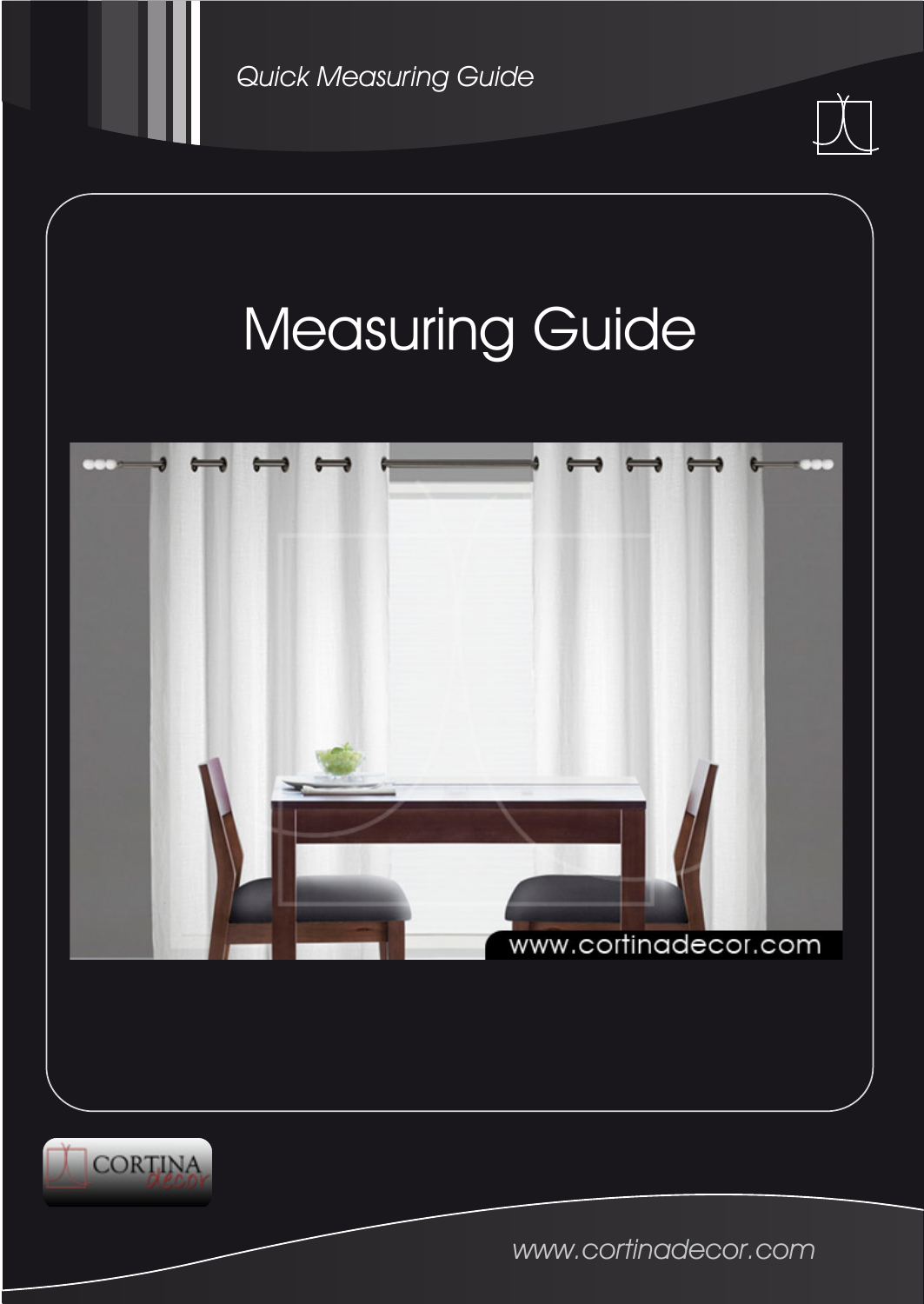

## CONFECTION FOR YOUR CURTAINS

In Cortinadecor we offer you 5 different types of models of confection for your curtains. Ojales, Presillas, Tres Pliegues, tablas fruncido. Later we show how you must measure his curtains, for any of the models of confection that Cortinadecor offers you.

Important: Cortinadecor will apply the fabric necessary for every type of confection.

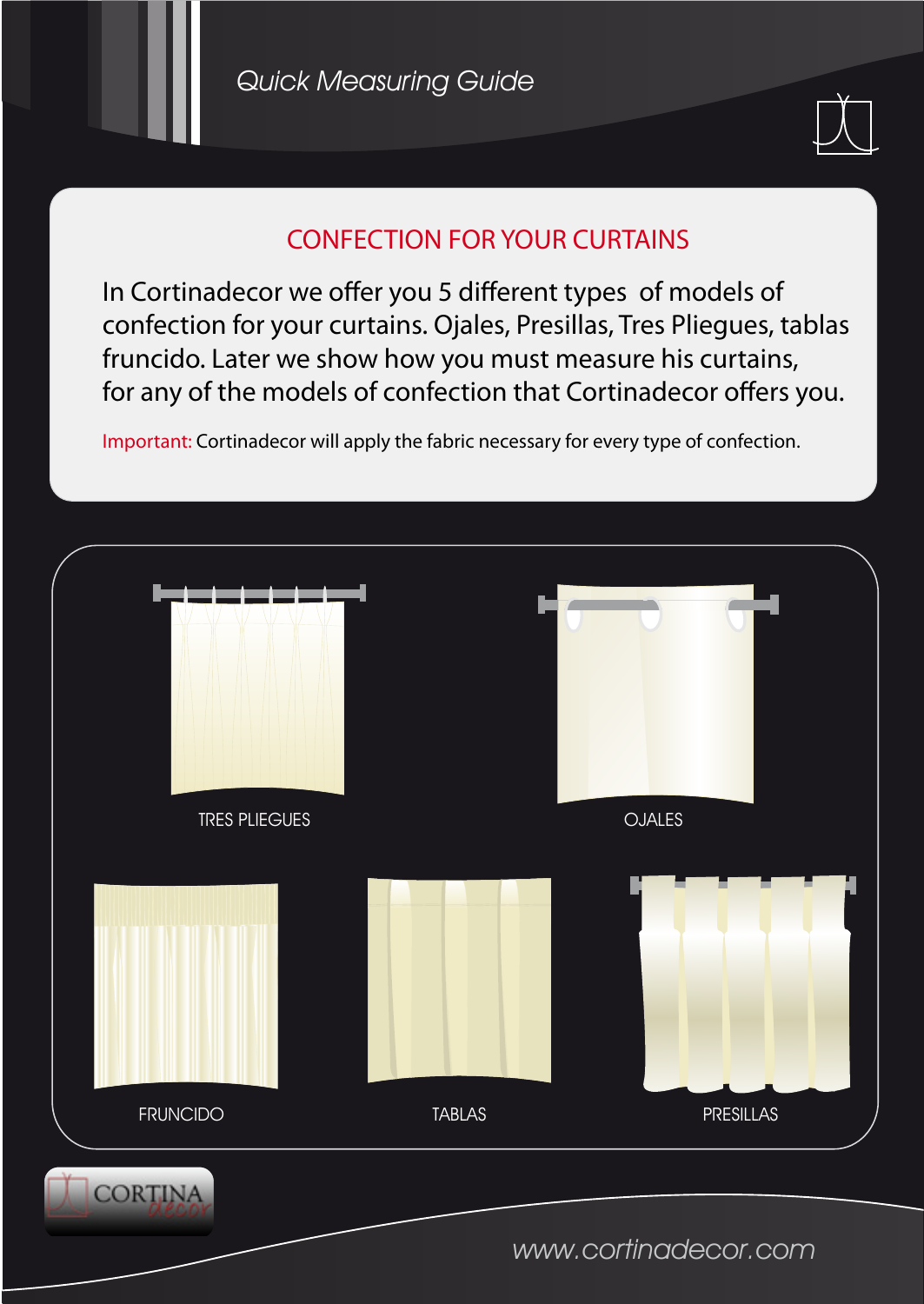

## HOW TO MEASURE THE WIDTH OF MY CURTAIN?

Measuring my curtains is important bear in mind that if already we have bar of curtain or installed rail we will measure the width of the same ones, but if still we do not have anything installed it is advisable to measure the width of the window and add from 15 to 20 cm to every side of the window frame.